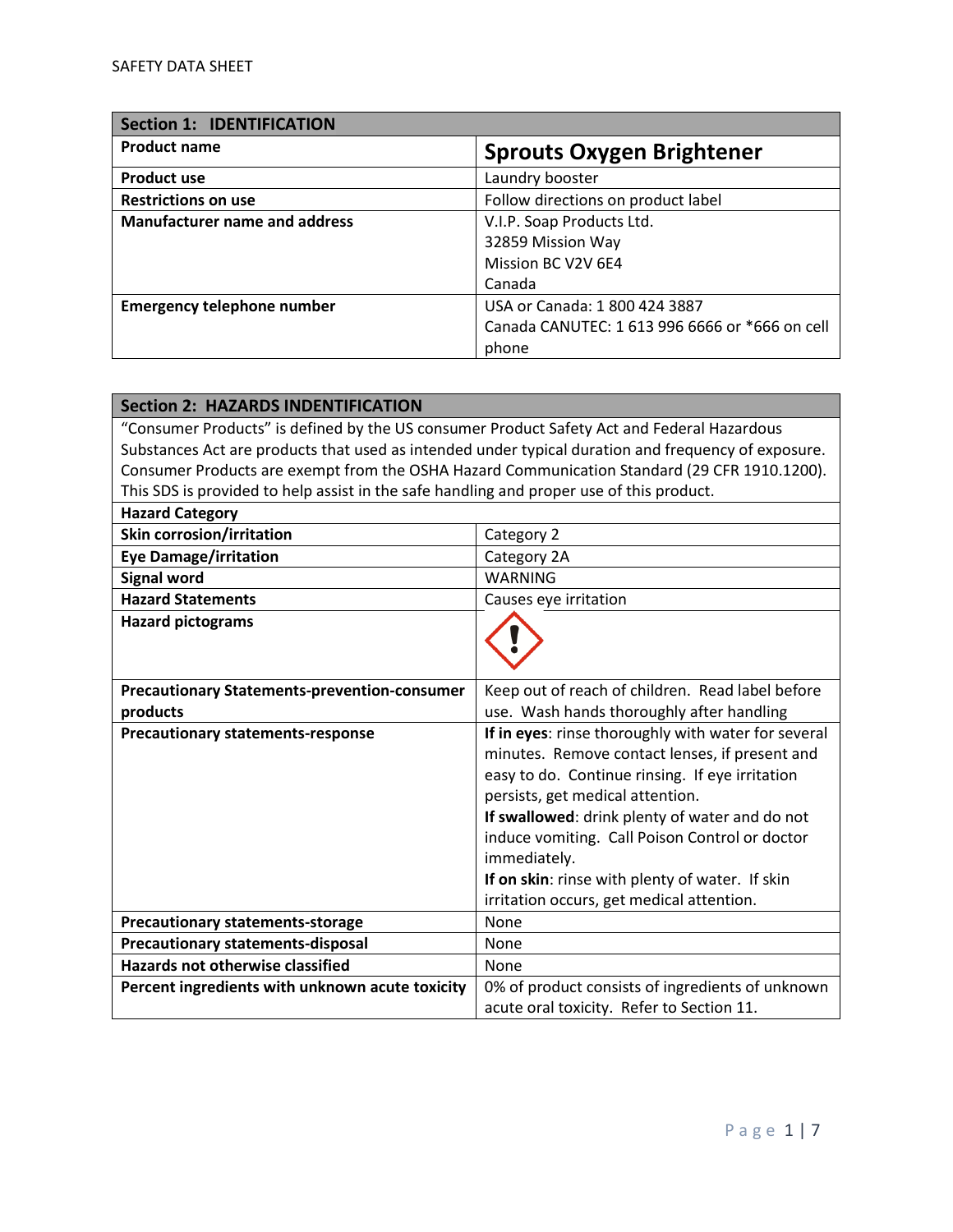| <b>Section 3: COMPOSITION/INFORMATION ON INGREDIENTS</b> |            |           |
|----------------------------------------------------------|------------|-----------|
| Ingredient                                               | CAS#       | Weight %  |
| Sodium percarbonate                                      | 15630-89-4 | $20 - 40$ |
| Sodium carbonate                                         | 497-19-8   | $20 - 60$ |
| Citric acid                                              | $77-92-9$  | $1 - 10$  |
| Protease enzyme                                          | 9014-01-1  | $0.1 - 1$ |
| Amylase enzyme                                           | 9000-90-2  | $0.1 - 1$ |

| <b>Section 4: FIRST AID MEASURES</b>       |                                                      |
|--------------------------------------------|------------------------------------------------------|
| Eye contact                                | Flush eyes with cool water immediately. Get          |
|                                            | medical attention if irritation develops or persists |
| <b>Skin contact</b>                        | Rinse thoroughly with plenty of water. Get           |
|                                            | medical attention if irritation or rash develops or  |
|                                            | persists                                             |
| Ingestion                                  | Drink 1 or 2 glass of water immediately. Do not      |
|                                            | induce vomiting. Get medical attention               |
|                                            | immediately if symptoms occur                        |
| <b>Inhalation</b>                          | Move to fresh air. If breathing is affected contact  |
|                                            | a physician                                          |
| Most important symptoms/effects, acute and | None under normal use conditions                     |
| delayed                                    |                                                      |
| <b>Note to Physician</b>                   | Treat symptomatically                                |

| <b>Section 5: FIRE FIGHTING MEASURES</b>       |                                                               |
|------------------------------------------------|---------------------------------------------------------------|
| Suitable extinguishing media                   | Water, dry chemical, carbon dioxide, alcohol-                 |
|                                                | resistant foam                                                |
| Unsuitable extinguishing media                 | None                                                          |
| Specific hazard arising from the chemical      | Product is not flammable, not explosive, contains             |
| mixture                                        | oxidizing agent and may accelerate fire                       |
| <b>Hazardous Combustion Products</b>           | CO, CO <sub>2</sub> , sodium oxides, oxygen, irritating fumes |
| <b>Protective Equipment and precaution for</b> | Wear full protective clothing and self-contained              |
| <b>Firefighters</b>                            | breathing apparatus pressure demand,                          |
|                                                | MSHA/NIOSH approved and full protective gear                  |

| <b>Section 6: ACCIDENTAL RELEASE MEASURES</b> |                                                  |
|-----------------------------------------------|--------------------------------------------------|
| <b>Personal precautions</b>                   | Wear appropriate personal protective equipment   |
| Advice for emergency responders               | Use personal protective equipment as required    |
| <b>Environmental precautions</b>              | Avoid entry into lakes, streams, ponds or public |
|                                               | waterways                                        |
| <b>Methods for containment</b>                | Prevent dust cloud. Material may be slippery if  |
|                                               | spilled and wet. Prevent spill from entering a   |
|                                               | waterway. Prevent further leakage or spillage if |
|                                               | safe to do so.                                   |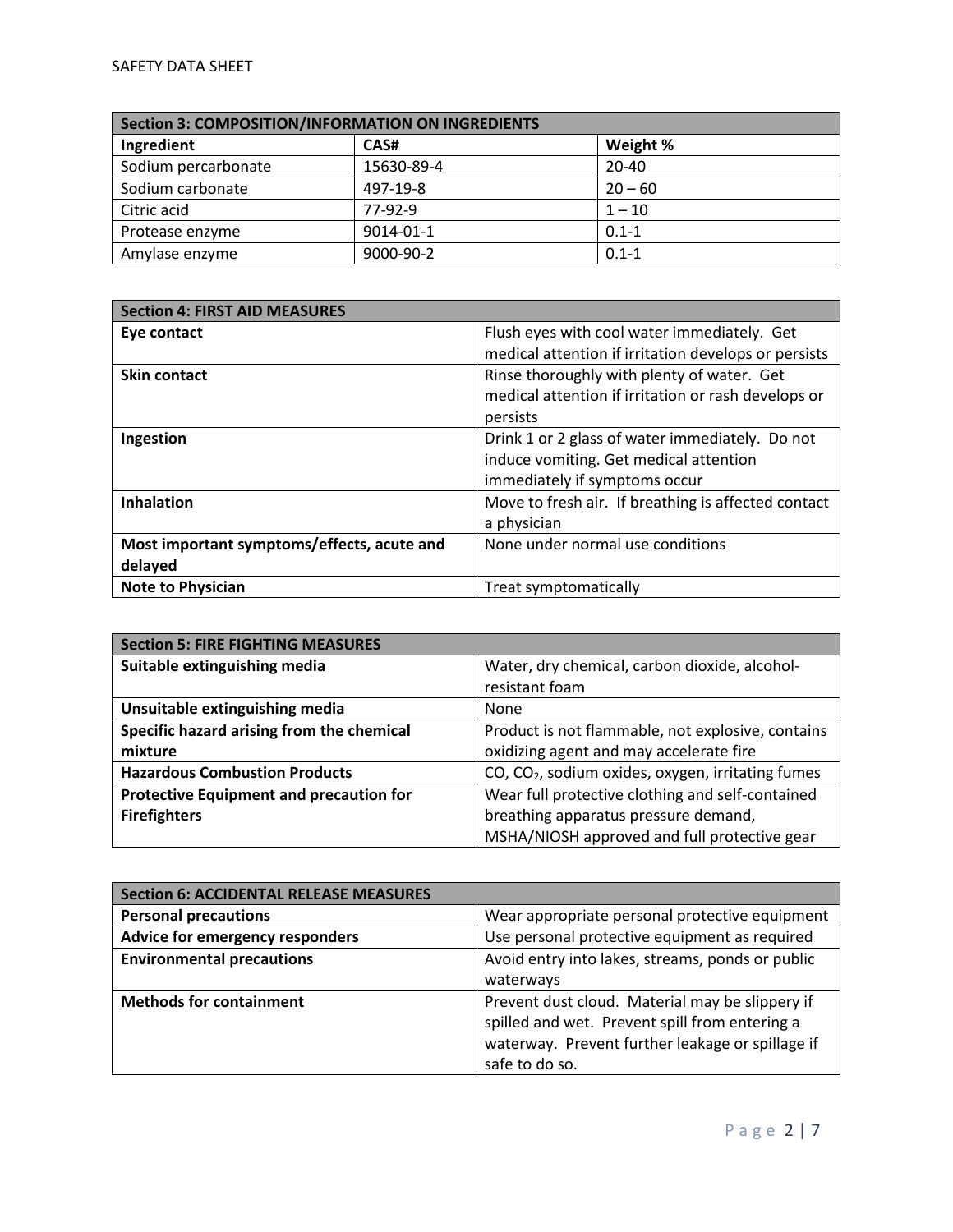| Method for cleaning up | Sweep up and shovel into suitable containers for |
|------------------------|--------------------------------------------------|
|                        | disposal. Dispose of in accordance with local    |
|                        | regulations.                                     |

| <b>Section 7: HANDLING AND STORAGE</b> |                                                                                                                                                                                                                                                                         |
|----------------------------------------|-------------------------------------------------------------------------------------------------------------------------------------------------------------------------------------------------------------------------------------------------------------------------|
| Safe handling                          | Wear personal protective equipment as required.<br>Use as directed on product label. Keep container<br>closed when not in use. Do not return spills to<br>original container for reuse. Do not reuse<br>container to store beverage. Wash thoroughly<br>after handling. |
| Safe storage                           | Keep out of reach of children and pets. Store in<br>original container in a dry, cool and well-<br>ventilated area away from direct sunlight and<br>incompatible materials, food and drink. Keep<br>container closed when not in use                                    |
| <b>Incompatible products</b>           | Strong acid, strong bases, strong oxidizers,<br>powdered metals, moisture, organic materials                                                                                                                                                                            |

| <b>Section 8: EXPOSURE CONTROL/PERSONAL PROTECTION</b> |                                                    |
|--------------------------------------------------------|----------------------------------------------------|
| <b>Exposure limits</b>                                 | None known                                         |
| <b>Engineering measures</b>                            | Ensure adequate ventilation                        |
| <b>Personal Protective Equipment</b>                   |                                                    |
| <b>Respiratory protection</b>                          | None required under normal conditions and as       |
|                                                        | long as product is used as directed. In case of    |
|                                                        | insufficient ventilation wear suitable respiratory |
|                                                        | equipment.                                         |
| Eye protection                                         | No special protective equipment required for       |
|                                                        | household setting. Use appropriate eye             |
|                                                        | protection as needed in case of splash hazard      |
| Skin protection                                        | Gloves may be worn for protection                  |

| <b>Section 9: PHYSICAL AND CHEMICAL PROPERTIES</b> |                              |
|----------------------------------------------------|------------------------------|
| Physical state at 20°C                             | Granular powder              |
| Appearance                                         | White powder with grey beads |
| Odor                                               | None                         |
| <b>Odor threshold</b>                              | Not available                |
| рH                                                 | 10-11.5 (3% solution)        |
| <b>Melting point</b>                               | Not available                |
| <b>Freezing point</b>                              | Not available                |
| Initial boiling point and boiling range            | Not available                |
| <b>Flash point</b>                                 | Not available. Powder.       |
| <b>Evaporation rate</b>                            | Not available                |
| <b>Flammability (solid, gas)</b>                   | Not flammable                |
| <b>Flammability limits in air</b>                  | Not available                |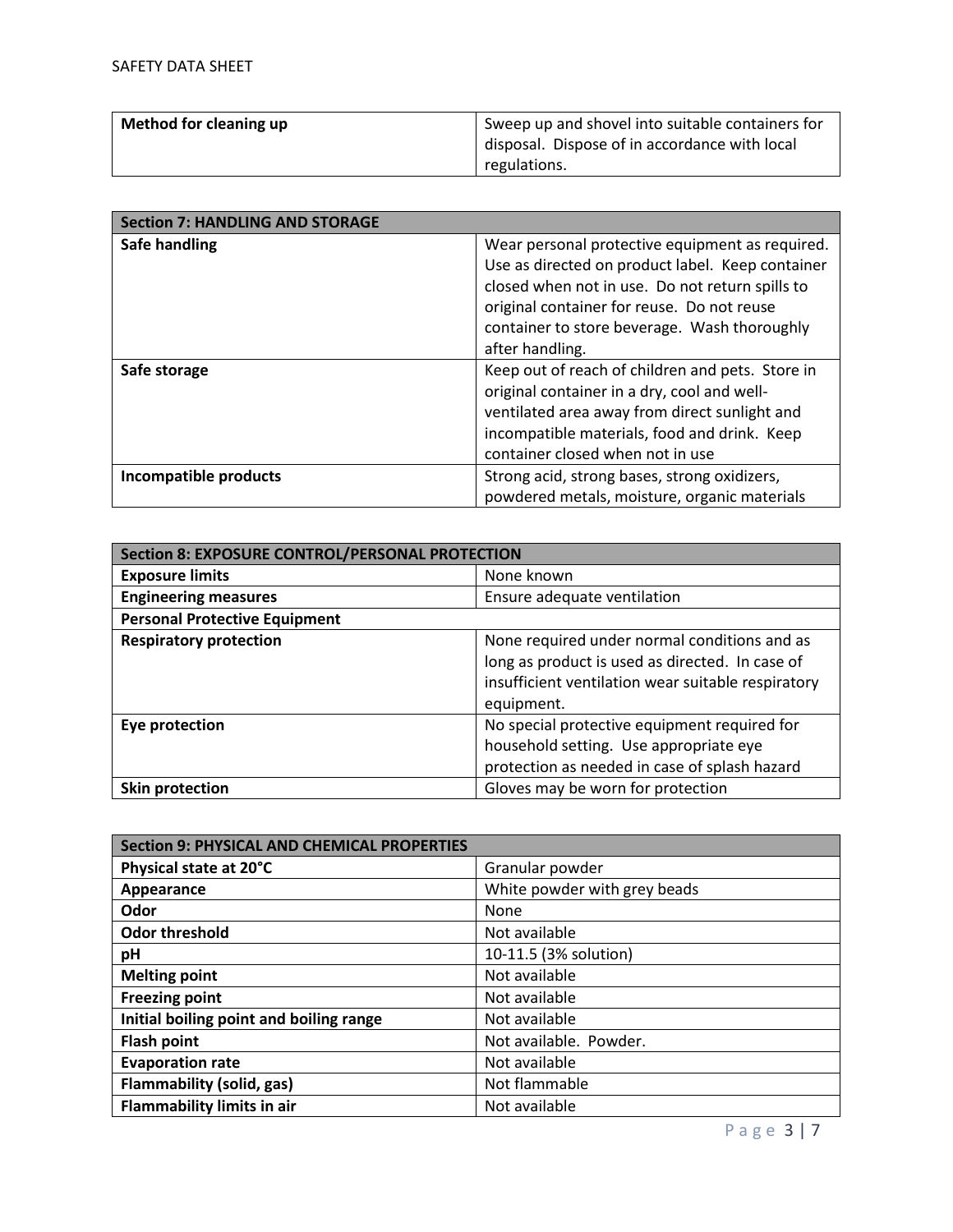| <b>Upper flammability limit</b>         | Not applicable                             |
|-----------------------------------------|--------------------------------------------|
| <b>Lower flammability limit</b>         | Not applicable                             |
| Vapor pressure (mmHg)                   | Not available                              |
| Vapor density (air=1)                   | Not available                              |
| Specific gravity (water=1)/Bulk density | 950-1200 g/L                               |
| <b>Relative density</b>                 | Not available                              |
| Solubility in water                     | Soluble                                    |
| Solubility in other solvents            | Not available                              |
| Partition coefficient: n-octanol/water  | Not available                              |
| <b>Autoignition temperature</b>         | Not available                              |
| <b>Decomposition temperature</b>        | Not available                              |
| <b>Viscosity</b>                        | Not applicable                             |
| VOC content (%)                         | Product complies with US state and federal |
|                                         | regulations for VOC content in consumer    |
|                                         | products                                   |

| <b>Section 10: STABILITY AND REACTIVITY</b> |                                                   |
|---------------------------------------------|---------------------------------------------------|
| Reactivity                                  | None under normal use conditions                  |
| <b>Chemical stability</b>                   | Stable under normal conditions of use and         |
|                                             | storage                                           |
| <b>Hazardous reactions</b>                  | None known                                        |
| <b>Conditions to avoid</b>                  | None under normal processing                      |
| <b>Material to avoid</b>                    | None in particular                                |
| <b>Incompatible materials</b>               | Should not mix with other household chemicals,    |
|                                             | acids, strong oxidizers or reducing agents unless |
|                                             | specifically provided for in the use directions.  |
| <b>Hazardous decomposition products</b>     | None known                                        |

| <b>Section 11: TOXICOLOGICAL INFORMATION</b>                             |                                     |  |
|--------------------------------------------------------------------------|-------------------------------------|--|
| <b>Potential routes of exposure:</b>                                     |                                     |  |
| <b>Inhalation</b>                                                        | No known effect                     |  |
| <b>Skin contact</b>                                                      | May irritate skin                   |  |
| Ingestion                                                                | No known effect                     |  |
| Eye contact                                                              | Causes serious eye irritation       |  |
| Delayed, immediate, or chronic effects from short and long-term exposure |                                     |  |
| <b>Acute toxicity</b>                                                    | No known effect                     |  |
| <b>Skin corrosion/irritation</b>                                         | May irritate skin                   |  |
| Serious eye damage/eye irritation                                        | Causes serious eye irritation       |  |
| <b>Skin sensitization</b>                                                | No known effect                     |  |
| <b>Respiratory sensitization</b>                                         | No known effect                     |  |
| <b>Germ cell mutagenicity</b>                                            | Not classified based on ingredients |  |
| <b>Neurological effects</b>                                              | No known effect                     |  |
| <b>Reproductive toxicity</b>                                             | No known effect                     |  |
| <b>Developmental toxicity</b>                                            | No known effect                     |  |
| <b>Teratogenicity</b>                                                    | No known effect                     |  |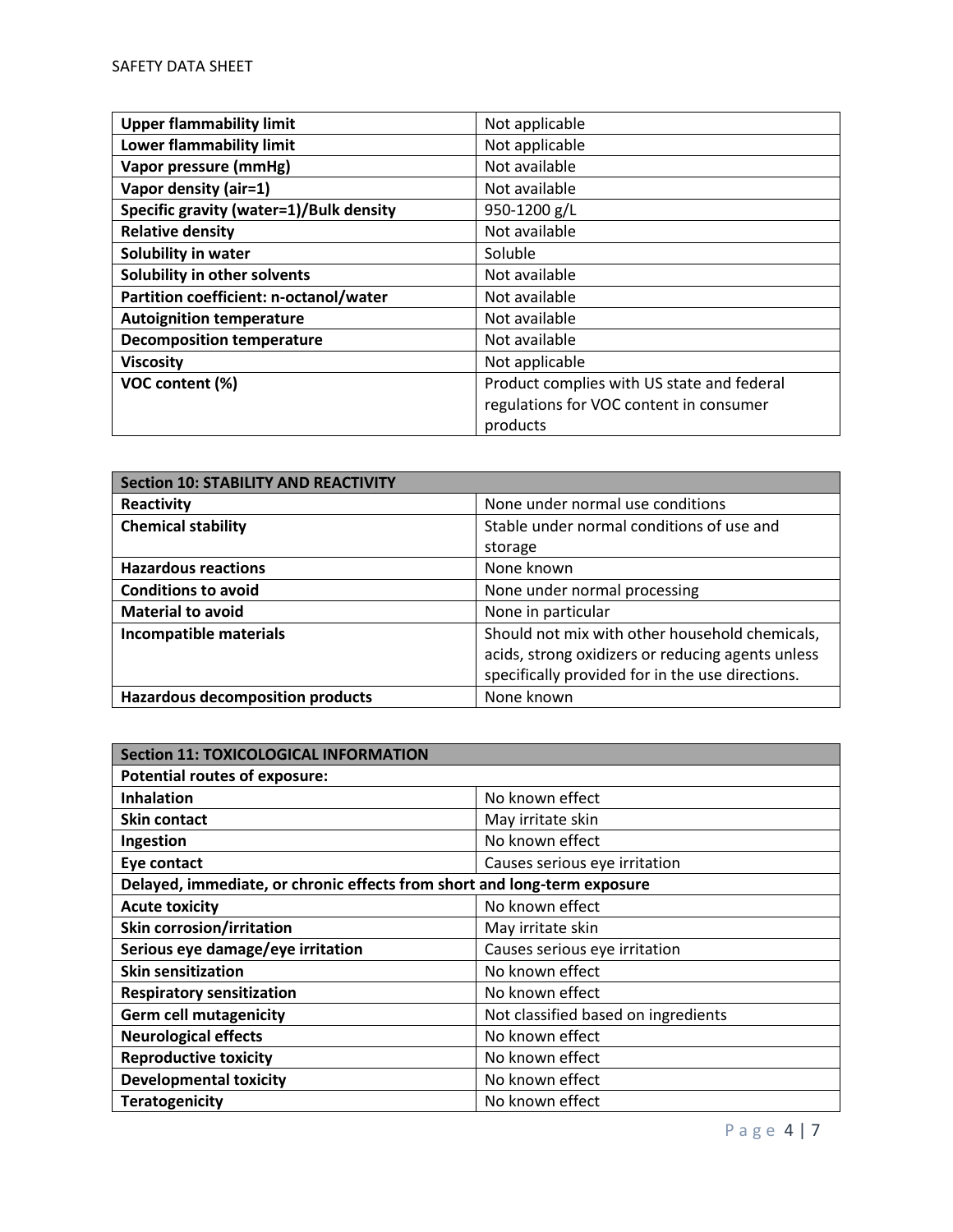| <b>STOT-single exposure</b>   | No known effect |
|-------------------------------|-----------------|
| <b>STOT-repeated exposure</b> | No known effect |
| <b>Target organ effects</b>   | No known effect |
| <b>Aspiration hazard</b>      | No known effect |
| Carcinogenicity               | No known effect |

**Components information:** 

| <b>Chemical names</b> | CAS#       | $LD_{50}$ Oral              | $LD_{50}$ Dermal  | <b>LC50 Inhalation</b>    |
|-----------------------|------------|-----------------------------|-------------------|---------------------------|
| Sodium                | 15630-89-4 | 1900 - 3000                 | >2000 mg/kg bw,   | $>4580$ mg/m <sup>3</sup> |
| percarbonate          |            | mg/kg, bw, Rat              | Rat               |                           |
| Sodium carbonate      | 497-19-8   | 4090 mg/kg, Rat             | $>$ 2000 mg/kg bw | $\overline{\phantom{0}}$  |
| Citric acid           | $77-92-9$  | oral (mouse):<br>5040 mg/kg | n/a               | n/a                       |
| Protease enzyme       | 9014-01-1  | 1800 mg/kg, Oral<br>[rat]   | n/a               | n/a                       |
| Amylase enzyme        | 9000-90-2  | Oral (rat) > 2000<br>mg/kg  | n/a               | n/a                       |

| <b>Section 12: ECOLOGICAL INFORMATION</b>                                |                                           |  |
|--------------------------------------------------------------------------|-------------------------------------------|--|
| This product is not expected to be hazardous to the environment          |                                           |  |
| <b>Ecotoxicity</b>                                                       | Not available                             |  |
| <b>Persistence and degradability</b>                                     | Biodegradable based on Laureth-7. None of |  |
|                                                                          | inorganic ingredients are biodegradable.  |  |
| <b>Bioaccumulative potential</b>                                         | No information available                  |  |
| <b>Mobility in soil</b>                                                  | No information available                  |  |
| Other adverse effects, environmental fate<br>No adverse effects expected |                                           |  |

| <b>Section 13: DISPOSAL CONSIDERATIONS</b> |                                                   |
|--------------------------------------------|---------------------------------------------------|
| <b>Waste from unused products</b>          | Disposal must be in compliance with applicable    |
|                                            | local, state, provincial and federal laws and     |
|                                            | regulations. Do not contaminate stormwater        |
|                                            | run-off areas.                                    |
| <b>Contaminated packaging</b>              | Disposal should be in accordance with applicable  |
|                                            | regional, national and local laws and regulations |
| California Hazardous waste codes (non-     | 561                                               |
| household setting)                         |                                                   |
| <b>Connecticut Hazardous Waste Code</b>    | CR <sub>05</sub>                                  |
| <b>Washington Hazardous Waste Code</b>     | <b>WT02</b>                                       |

| <b>Section 14: TRANSPORT INFORMATION</b> |               |
|------------------------------------------|---------------|
| l U.S. DOT                               | Not regulated |
| <b>IMDG</b>                              | Not regulated |
| <b>IATA</b>                              | Not regulated |
| <b>Canadian TDG</b>                      | Not regulated |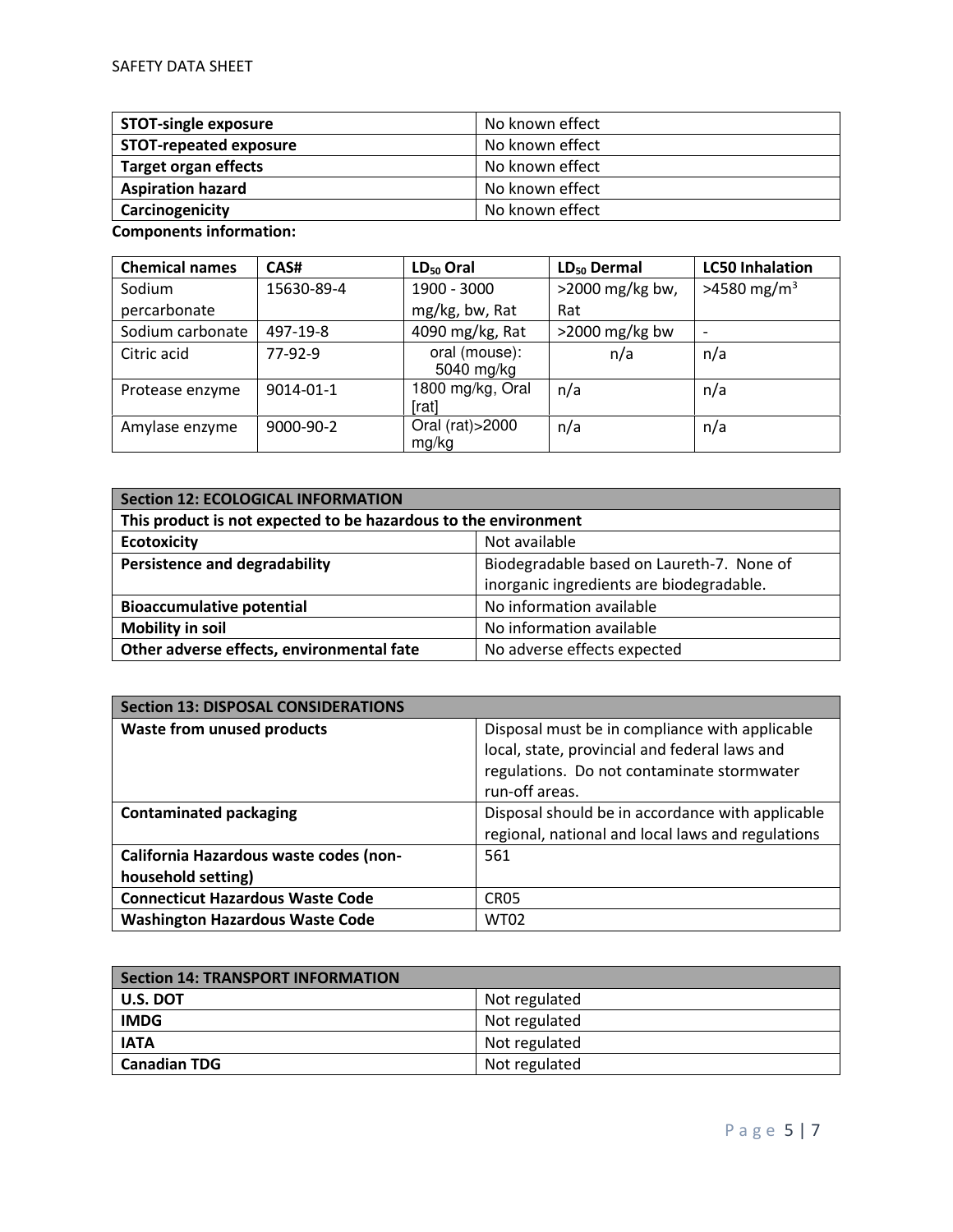| <b>Section 15: REGULATORY INFORMATION</b>    |                                                   |
|----------------------------------------------|---------------------------------------------------|
| U.S.                                         |                                                   |
| <b>Toxic Substances control Act (TSCA)</b>   | This product complies with the U.S. Toxic         |
|                                              | Substances Control Act Section 8(b) Inventory.    |
|                                              | All components are listed or exempted.            |
| <b>California Prop 65</b>                    | This product is not subject to the labeling       |
|                                              | requirements of California's Proposition 65       |
| <b>California Air Resources Board</b>        | Not applicable                                    |
| <b>SAR Section 311/312 hazard Classes</b>    | No listed substance                               |
| Canada                                       |                                                   |
| <b>Domestic Substances List (DSL)</b>        | This product complies with Canada's Domestic      |
|                                              | Substances List (DSL) or Non-Domestic             |
|                                              | Substances List (NDSL) or is otherwise in         |
|                                              | compliance with the New Substances Notification   |
|                                              | (NSN) regulations or exemptions                   |
| <b>Right to Know</b>                         | All intentionally added ingredients are displayed |
|                                              | on label.                                         |
| <b>Canadian Environmental Protection Act</b> | In compliance                                     |

| <b>Section 16: OTHER INFORMATION</b>                                                                                                                                                                                                                                                                                                                            |                            |   |
|-----------------------------------------------------------------------------------------------------------------------------------------------------------------------------------------------------------------------------------------------------------------------------------------------------------------------------------------------------------------|----------------------------|---|
| Hazardous Materials Identification System (HMIS)                                                                                                                                                                                                                                                                                                                | <b>Health</b>              | 2 |
| Rating                                                                                                                                                                                                                                                                                                                                                          | <b>Flammability</b>        | 0 |
| 4-Severe, 3-Serious, 2-Moderate, 1-Slight, 0-Minimal                                                                                                                                                                                                                                                                                                            | <b>Physical hazards</b>    | 0 |
|                                                                                                                                                                                                                                                                                                                                                                 | <b>Personal Protection</b> | A |
| <b>Consumer Product Label Information</b>                                                                                                                                                                                                                                                                                                                       |                            |   |
| CAUTION:                                                                                                                                                                                                                                                                                                                                                        |                            |   |
| <b>IRRITANT</b>                                                                                                                                                                                                                                                                                                                                                 |                            |   |
| HARMFUL IF SWALLOWED                                                                                                                                                                                                                                                                                                                                            |                            |   |
|                                                                                                                                                                                                                                                                                                                                                                 |                            |   |
| WARNING: KEEP OUT OF REACH OF CHILDREN. May irritate skin and eyes. Do not get on skin, in eyes                                                                                                                                                                                                                                                                 |                            |   |
| or on clothing. Avoid contact with eyes, mucous membranes and prolong skin contact. FIRST AID                                                                                                                                                                                                                                                                   |                            |   |
| TREATMENT: In case of eye contact, flush immediately with cool water for at least 15 minutes and                                                                                                                                                                                                                                                                |                            |   |
| consult a physician. If on skin, rinse with water. If swallowed, drink plenty of water and call Poison                                                                                                                                                                                                                                                          |                            |   |
| Control Center or doctor immediately. Do not induce vomiting.                                                                                                                                                                                                                                                                                                   |                            |   |
| <b>Issuing date</b>                                                                                                                                                                                                                                                                                                                                             | October 18, 2021           |   |
| <b>Revision date</b>                                                                                                                                                                                                                                                                                                                                            |                            |   |
| <b>Disclaimer</b>                                                                                                                                                                                                                                                                                                                                               |                            |   |
| This product is intended for consumer use and should be used as directed on the product label for the intended purpose. To                                                                                                                                                                                                                                      |                            |   |
| the best of our knowledge, the information provided in this Safety Data Sheet is correct as of the date of its publication. The                                                                                                                                                                                                                                 |                            |   |
| information given serves as guidance for safe handling, use, processing, storage, transportation, disposal and release and is<br>the contribution of the contract control of the contraction of the control of the contraction of the control of the contraction of the control of the control of the control of the control of the control of the control of t |                            |   |

not considered as quality specification. The information relates to specific product and may not be valid when used in combination with any other materials or in any process, unless specified. We do not assume any liability for the accuracy or